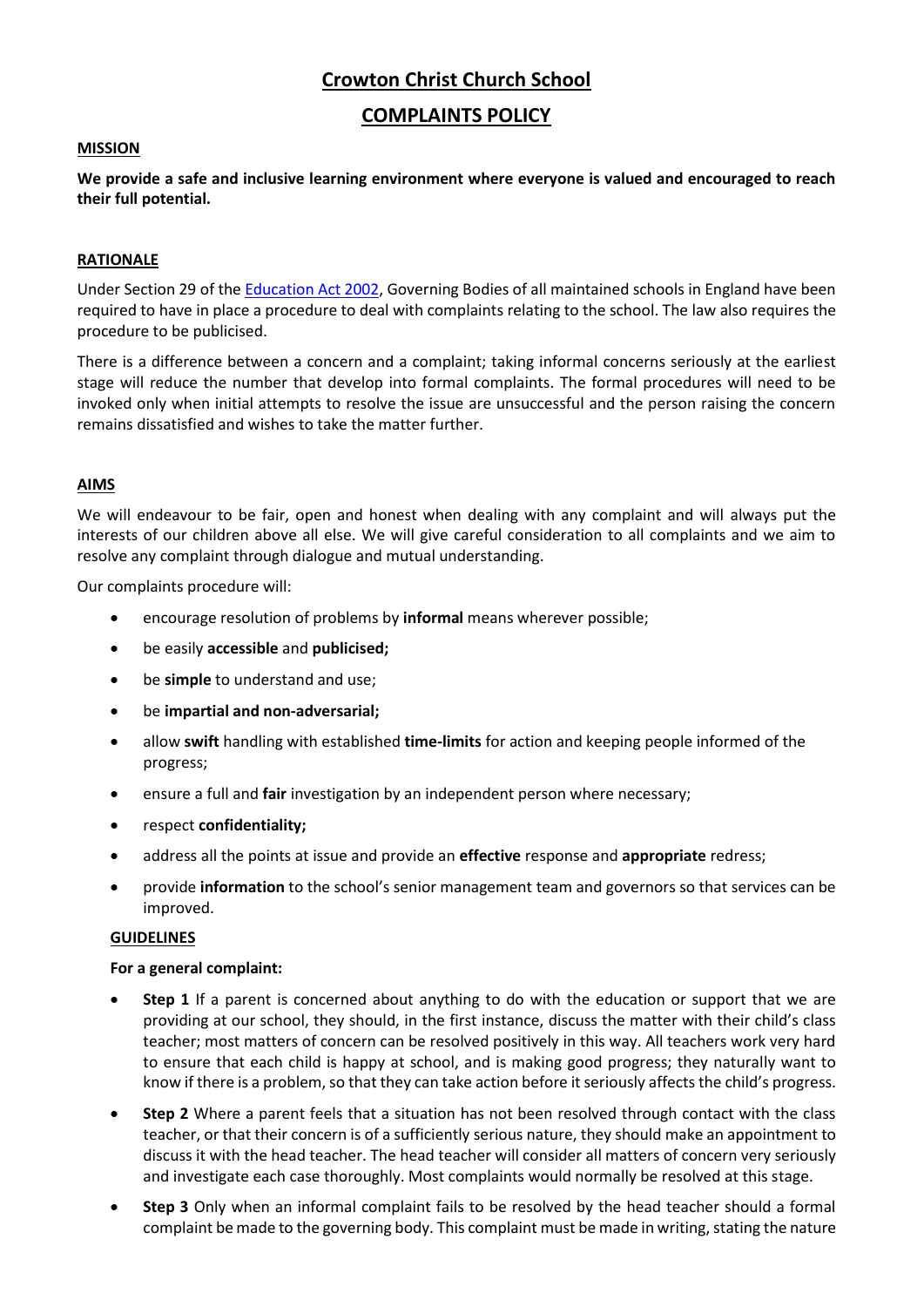of the complaint, who has been spoken to already and the preferred outcome. The parent should send this written complaint to the chair of governors via the school office.

# **For a complaint about the head teacher:**

- **Step 1** If a parent is concerned about anything to do with the behaviour, leadership or management of the head teacher, they should, in the first instance, discuss the matter with the head teacher; most matters of concern can be resolved positively in this way.
- **Step 2** Where a parent feels that a situation has not been resolved through contact with the head teacher, or that their concern is of a sufficiently serious nature, they should make an appointment to discuss it with the chair of the governing body. The chair will consider all matters of concern very seriously and investigate each case thoroughly. Most complaints would normally be resolved at this stage.
- **Step 3** Only when an informal complaint fails to be resolved by the chair should a formal complaint be made to the governing body. This complaint must be made in writing, stating the nature of the complaint, who has been spoken to already and the preferred outcome. The parent should send this written complaint to the governing body via the clerk to the governors.

# **Governing body complaints committee**

- The governing body must consider all written complaints **within 21 school working days** of receipt.
- The chair of governors will nominate a governor to co-ordinate the procedure and will appoint a **complaints panel** consisting of 3 governors who are not employees of the school. The nominated co-ordinator will chair the complaints panel.
- The co-ordinator will arrange a meeting of the complaints panel to discuss the complaint and will invite the person making it to attend the meeting so that they can explain the complaint in more detail. The school will give the complainant at least five days' notice of the meeting. If the complainant cannot attend the suggested date, a further date will be set. If the complainant does not attend the second date, a third and final date will be set, at which time the meeting will proceed without the complainant present.
- The head teacher will write a report addressing the complaint and ensure that the complaints panel members and the complainant receive a copy 4 days before the meeting. (If it is a complaint about the head teacher, the Chair of Governors will write the report).

The complainant is invited to write a report addressing the issue and must ensure that the complaints panel members and the head teacher (or Chair of Governors) receives a copy 2 days before the meeting. Other written evidence will be not be accepted at the meeting, except in exceptional circumstances.

# **Check list for a panel hearing**

The panel must take the following points into account:

- the hearing is as informal as possible;
- after introductions, the complainant is invited to explain their complaint (with the support of parent partnership or other advocate if required);
- the panel members and head teacher (or Chair of Governors) may ask questions;
- the head teacher (or Chair of Governors) is then invited to explain the school's actions (with support of a Senior teacher, SENCo or other supporter if required);
- the panel members or complainant may ask questions;
- the complainant is then invited to sum up their complaint;
- the head teacher (or Chair of Governors) is then invited to sum up the school's actions and response to the complaint;
- the chair of the panel explains that both parties will hear from the panel within 3 working days;
- both parties leave the meeting while the panel decides on the issues.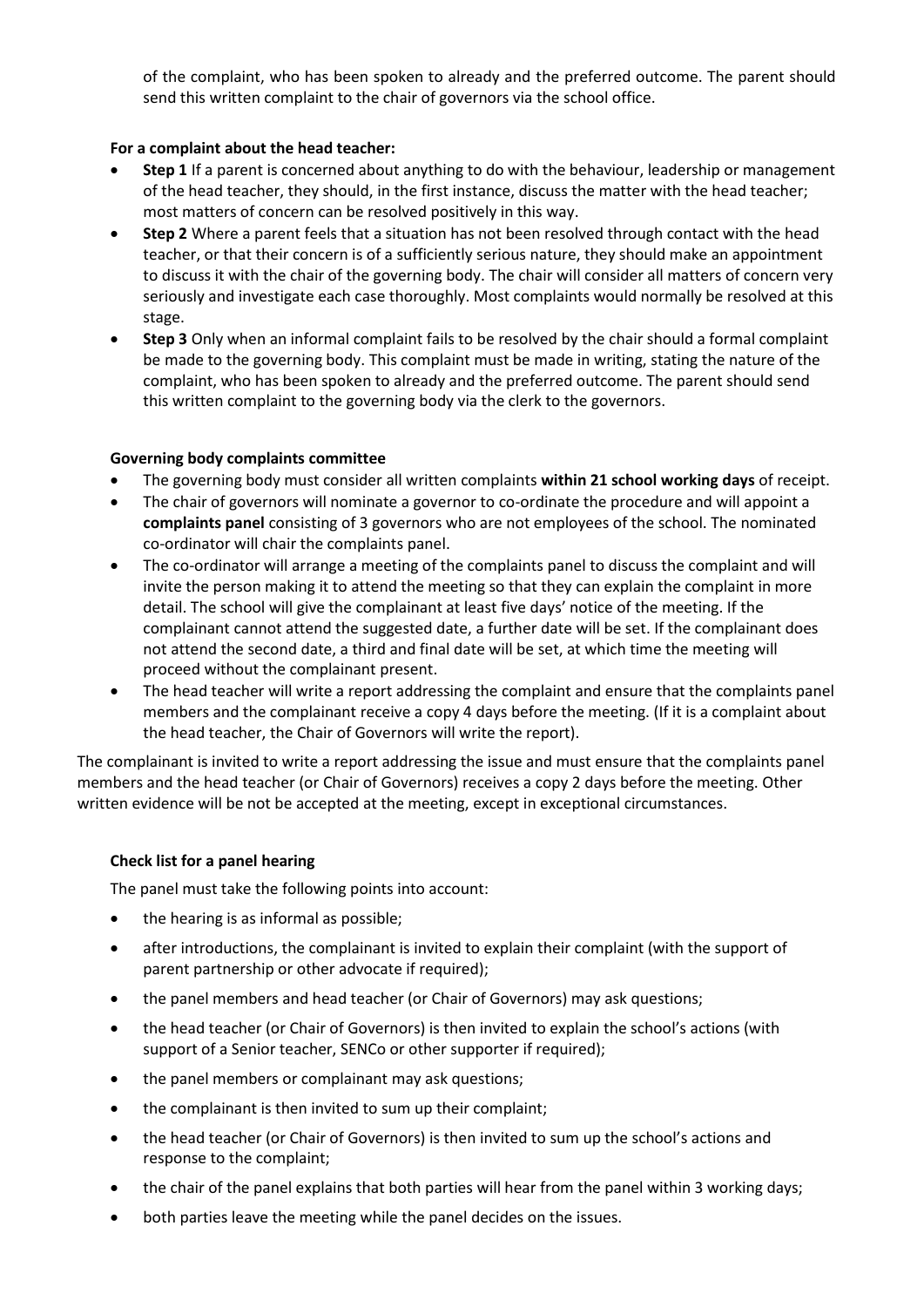When the panel has fully investigated the complaint, the chair of the panel, on behalf of the governing body, will write to the complainant confirming the outcome of the complaint and any agreed action to be taken. The panel can:

- dismiss the complaint in whole or in part;
- uphold the complaint in whole or in part;
- decide on appropriate action to be taken to resolve the complaint;
- recommend changes to the school's systems or procedures to ensure that problems of a similar nature do not recur.

#### **Investigating Complaints**

At each stage, the person investigating the complaint should make sure that they:

- establish **what** has happened so far, and **who** has been involved;
- clarify the nature of the complaint and what remains unresolved;
- meet with the complainant or contact them;
- clarify what the complainant feels would put things right;
- interview those involved in the matter and/or those complained of, allowing them to be accompanied if they wish;
- conduct the interview with an open mind and be prepared to persist in the questioning;
- keep notes of the interview.

#### **Resolving Complaints**

At each stage in the procedure we will look for a way in which a complaint can be resolved. It might be sufficient to acknowledge that the complaint is valid in whole or in part. In addition, it may be appropriate to offer one or more of the following:

- an apology;
- an explanation;
- an admission that the situation could have been handled differently or better;
- an assurance that the event complained of will not recur;
- an explanation of the steps that have been taken to ensure that it will not happen again;
- an undertaking to review school policies in light of the complaint.

It should be noted that an admission that the school could have handled the situation better is not the same as an admission of negligence.

#### **Unresolved complaints**

From 1 August 2012 complaints about maintained schools not resolved by the school that would have been considered by the Local Government Ombudsman or the LA should be addressed to the Secretary of State for Education.

The Secretary of State or another member of the Department's ministerial team can be contacted by email at: [ministers@education.gsi.gov.uk](mailto:ministers@education.gsi.gov.uk) or by telephone: 020 7925 5065